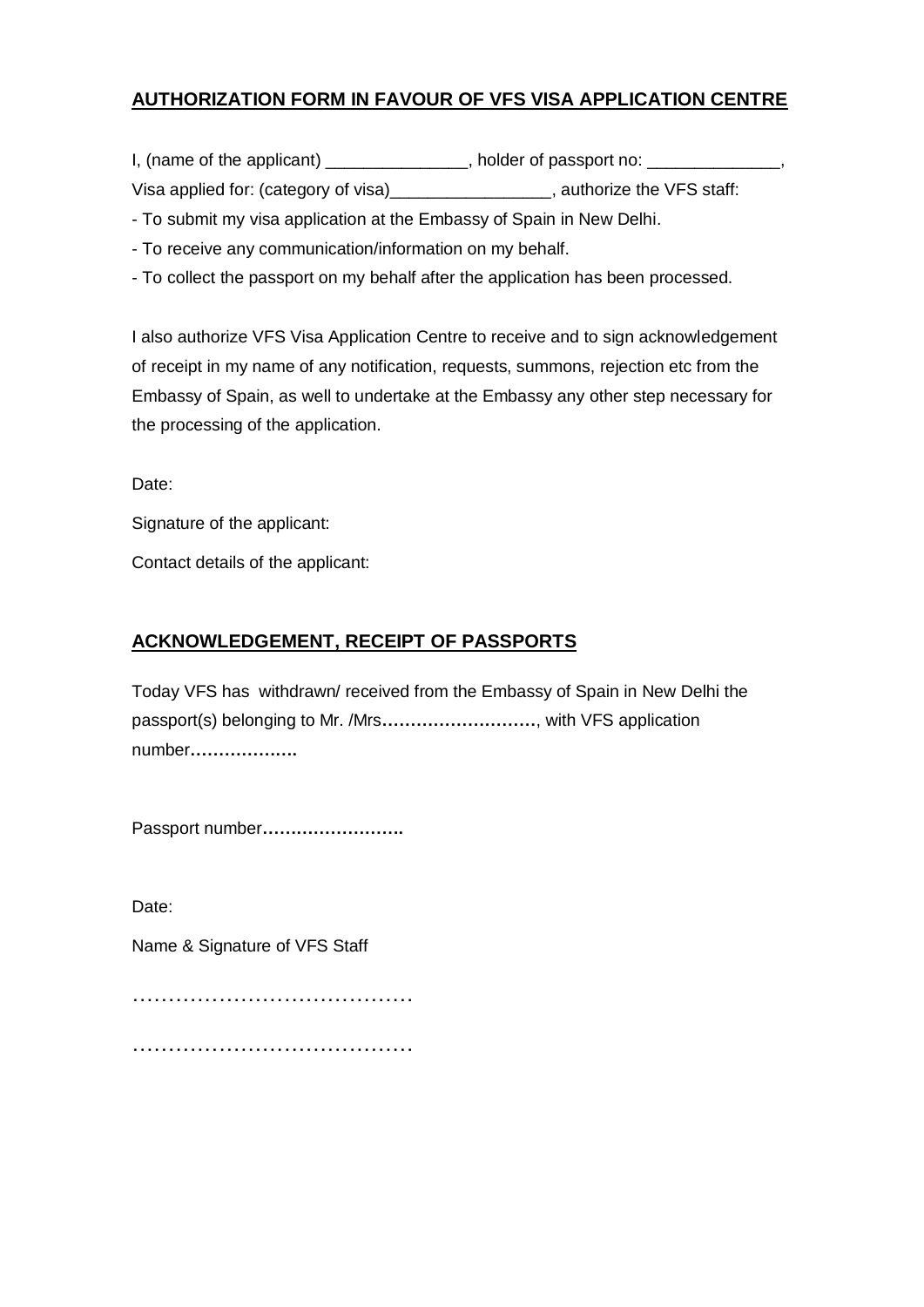#### **AUTHORIZATION FORM IN FAVOUR OF VFS VISA APPLICATION CENTRE**

(For minor applicants)

| We, (name of the mother)          | holder of passport no: |    |
|-----------------------------------|------------------------|----|
| and (name of the father)          | holder of passport no: | as |
| parents of the minor applicant(s) |                        |    |

Name of the minor applicant: Date of Birth: Passport no:

Name of the minor applicant: Date of Birth: Passport no:

Name of the minor applicant: Date of Birth: Passport no:

authorize the VFS staff:

- To submit his/her/their visa application at the Embassy of Spain in New Delhi.
- To receive any communication/information on our behalf.

- To collect the passport on our behalf after the application has been processed.

We also authorize VFS Visa Application Centre to receive and to sign acknowledgement of receipt in our name of any notification, requests, summons, rejection etc from the Embassy of Spain, as well to undertake at the Embassy any other step necessary for the processing of the application.

Signature of the mother: Signature of the father:

Date: Contact details of the parents:

## **ACKNOWLEDGEMENT, RECEIPT OF PASSPORTS**

Today VFS has withdrawn/ received from the Embassy of Spain in New Delhi the passport(s) belonging to Mr. /Mrs**………………………**, with VFS application number**……………….**

Passport number**…………………….**

Date:

Name & Signature of VFS Staff

………………………………………… …………………………………